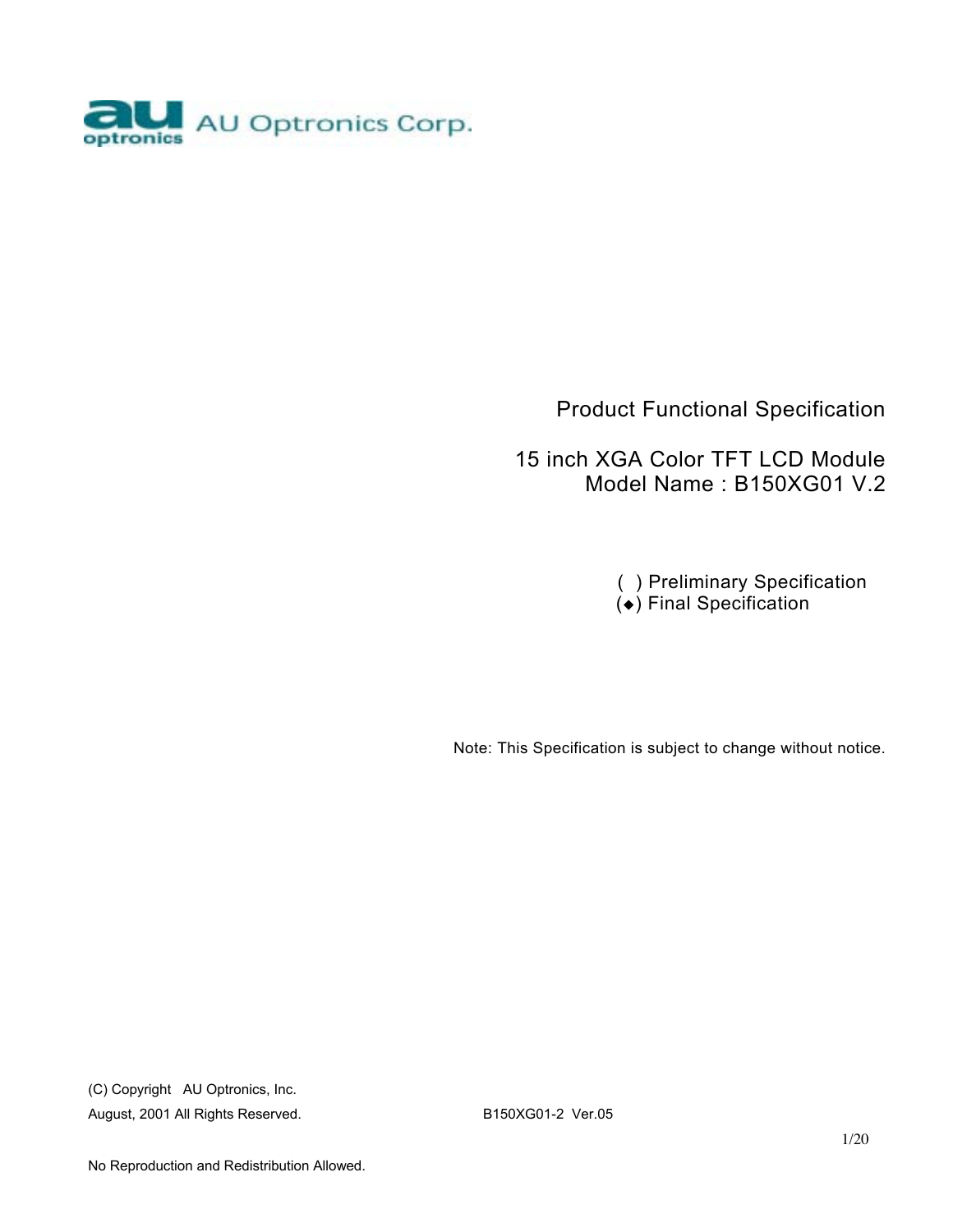## I. Contents

- 1.0 Handling Precautions
- 2.0 General Description
	- 2.1 Characteristics
	- 2.2 Functional Block Diagram
- 3.0 Absolute Maximum Ratings
- 4.0 Optical Characteristics
- 5.0 Signal Interface
	- 5.1 Connectors
	- 5.2 Signal Pin
	- 5.3 Signal Description
	- 5.4 Signal Electrical Characteristics
	- 5.5 Signal for Lamp Connector
- 6.0 Pixel Format Image
- 7.0 Parameter Guide Line for CFL Inverter
- 8.0 Interface Timings
	- 8.1 Timing Characteristics
	- 8.2 Timing Definition
- 9.0 Power Consumption
- 10.0 Power ON/OFF Sequence
- 11.0 Mechanical Characteristics

# II Record of Revision

| Version and Date | $Paq$ e | Old description                   | <b>New Description</b>   | Remark |
|------------------|---------|-----------------------------------|--------------------------|--------|
| 0.1.2002/6/13    | All     | <b>First Edition for Customer</b> | All                      |        |
| 0.2 2002/9/26    | 18      |                                   | Modify bezel opening     |        |
| 0.3 2002/10/9    | 19      |                                   | Update M/E drawing       |        |
| 0.4 2002/11/22   | 9       |                                   | <b>Update CIE</b>        |        |
| 0.4 2002/11/22   | 6.9     | Contrast Ratio=250:1              | Contrast Ratio=300:1     |        |
| 0.5 2002/12/11   | 6,9     |                                   | Update center brightness |        |

(C) Copyright AU Optronics, Inc.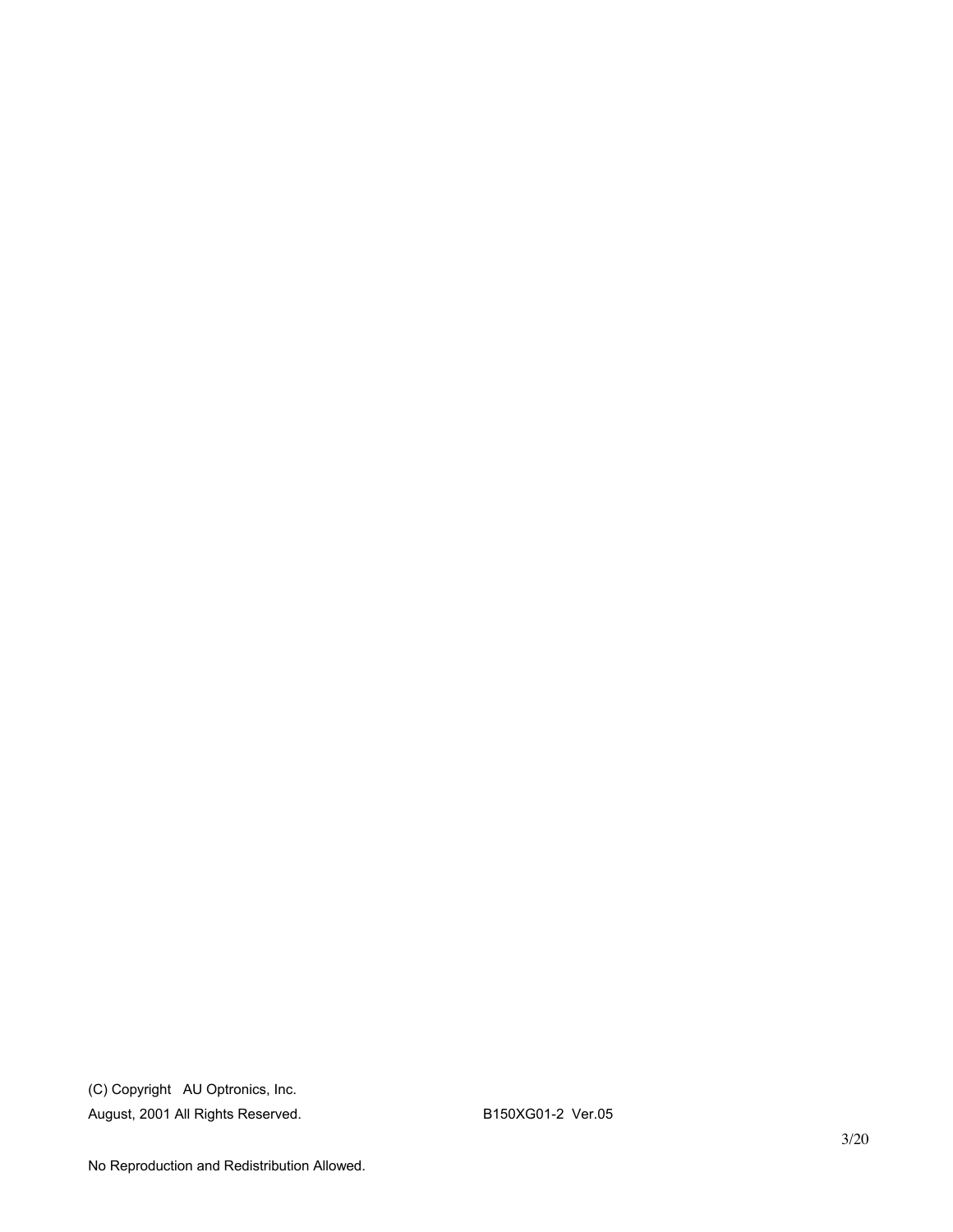## 1.0 Handing Precautions

- 1) Since front polarizer is easily damaged, pay attention not to scratch it.
- 2) Be sure to turn off power supply when inserting or disconnecting from input connector.
- 3) Wipe off water drop immediately. Long contact with water may cause discoloration or spots.
- 4) When the panel surface is soiled, wipe it with absorbent cotton or other soft cloth.
- 5) Since the panel is made of glass, it may break or crack if dropped or bumped on hard surface.
- 6) Since CMOS LSI is used in this module, take care of static electricity and insure human earth when handling.
- 7) Do not open nor modify the Module Assembly.
- 8) Do not press the reflector sheet at the back of the module to any directions.
- 9) In case if a Module has to be put back into the packing container slot after once it was taken out from the container, do not press the center of the CCFL Reflector edge. Instead, press at the far ends of the CFL Reflector edge softly. Otherwise the TFT Module may be damaged.
- 10) At the insertion or removal of the Signal Interface Connector, be sure not to rotate nor tilt the Interface Connector of the TFT Module.
- 11) After installation of the TFT Module into an enclosure (Notebook PC Bezel, for example), do not twist nor bend the TFT Module even momentary. At designing the enclosure, it should be taken into consideration that no bending/twisting forces are applied to the TFT Module from outside. Otherwise the TFT Module may be damaged.
- 12) Cold cathode fluorescent lamp in LCD contains a small amount of mercury. Please follow local ordinances or regulations for disposal.
- 13) Small amount of materials having no flammability grade is used in the LCD module. The LCD module should be supplied by power complied with requirements of Limited Power Source(2.11, IEC60950 or UL1950), or be applied exemption.
- 14) The LCD module is designed so that the CFL in it is supplied by Limited Current Circuit(2.4, IEC60950 or UL1950). Do not connect the CFL in Hazardous Voltage Circuit.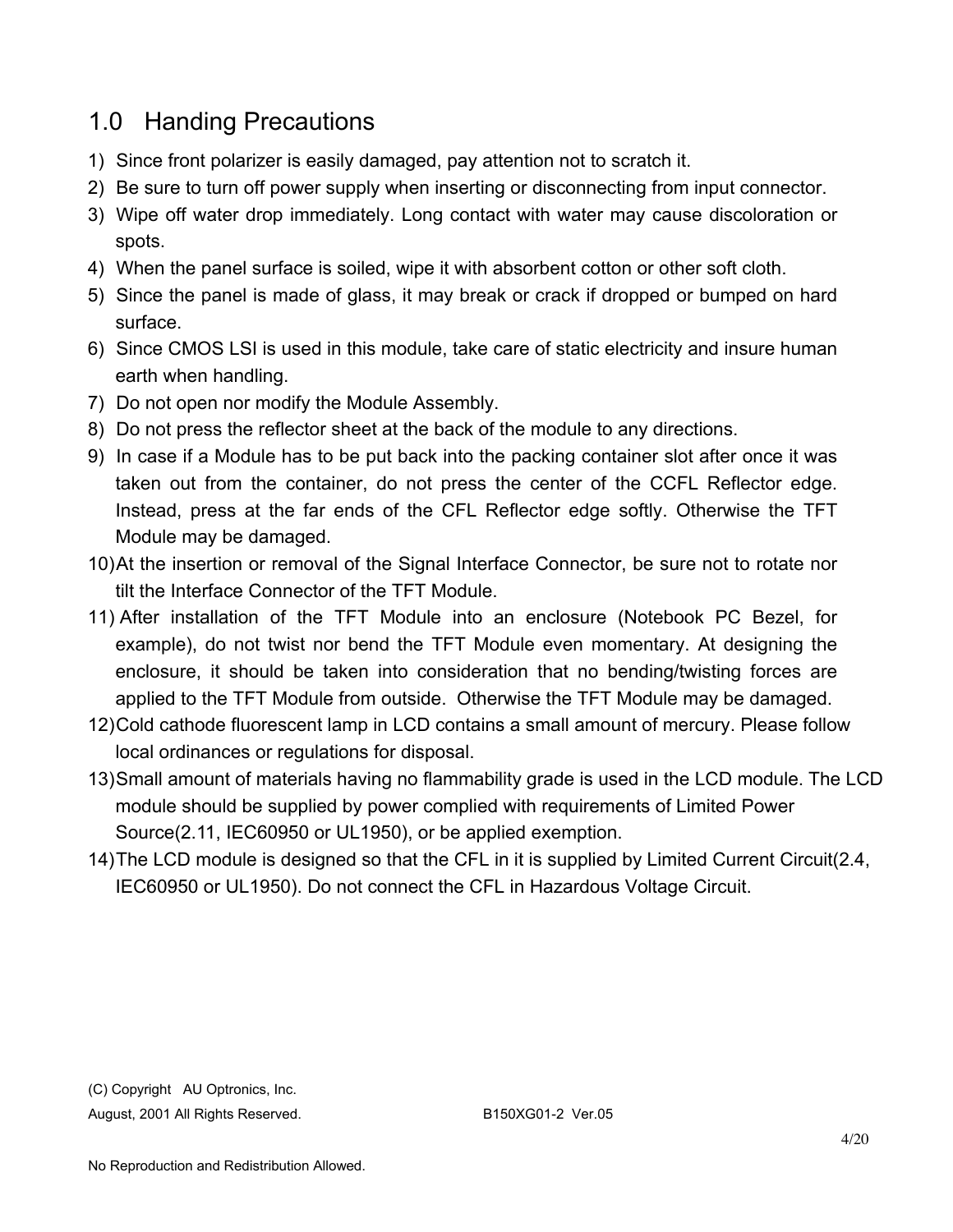# 2.0 General Description

This specification applies to the 15.0 inch Color TFT/LCD Module B150XG01.

This module is designed for a display unit of notebook style personal computer.

The screen format is intended to support the XGA (1024(H) x 768(V)) screen and 262k colors (RGB 6-bits data driver).

All input signals are LVDS interface compatible.

This module does not contain an inverter card for backlight.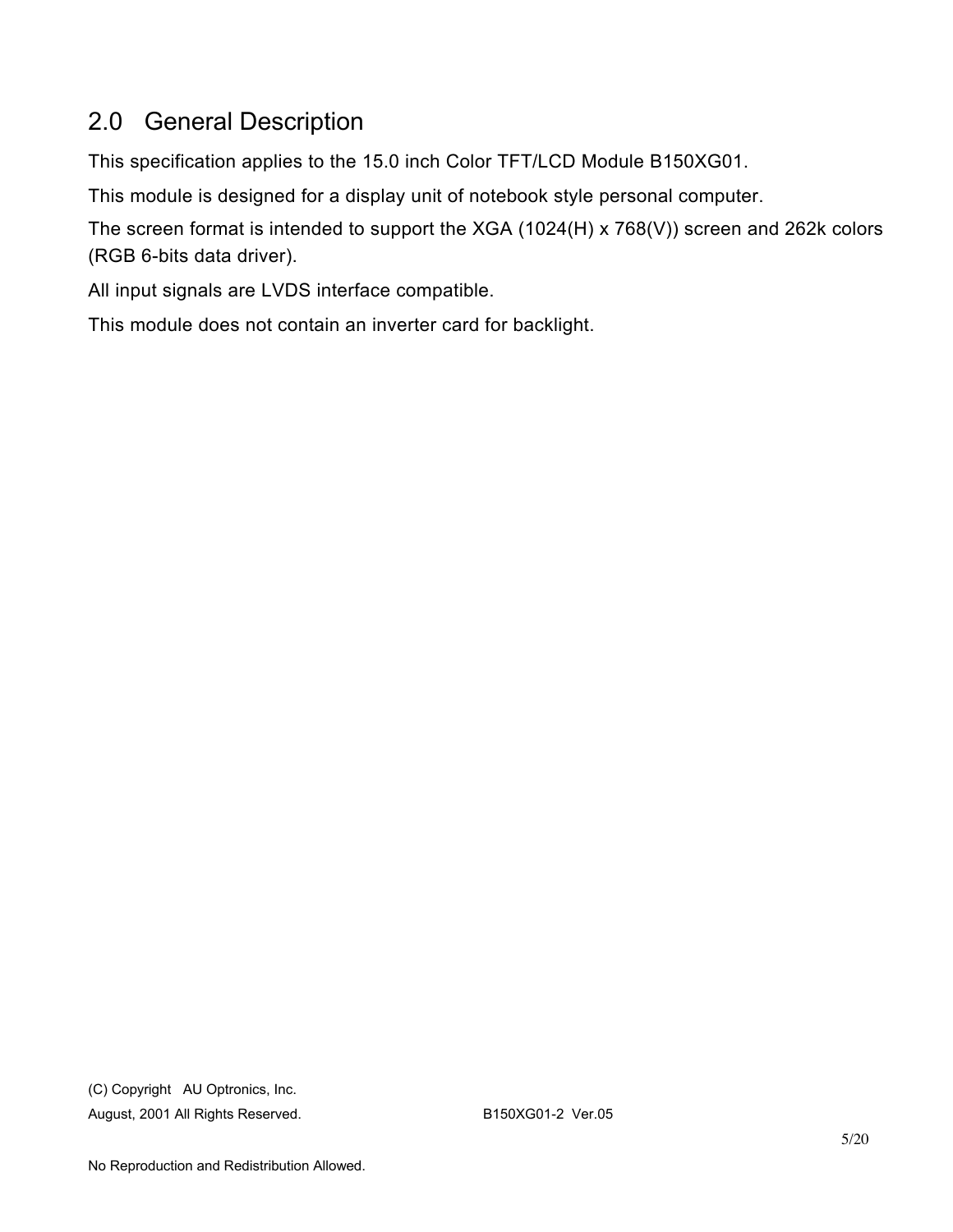### 2.1 Display Characteristics

The following items are characteristics summary on the table under 25 ℃ condition:

| <b>ITEMS</b>                                                | . <b>.</b><br>Unit                             | <b>SPECIFICATIONS</b>                         |
|-------------------------------------------------------------|------------------------------------------------|-----------------------------------------------|
| Screen Diagonal                                             | [mm]                                           | 381                                           |
| <b>Active Area</b>                                          | [mm]                                           | 304.1 X 228.1                                 |
| Pixels H x V                                                |                                                | $1024(x3)$ x 768                              |
| <b>Pixel Pitch</b>                                          | [mm]                                           | 0.297X0.297                                   |
| <b>Pixel Arrangement</b>                                    |                                                | R.G.B. Vertical Stripe                        |
| <b>Display Mode</b>                                         |                                                | Normally White                                |
| Typical White Luminance (ICFL=6.0mA)                        | $\lceil cd/m^2 \rceil$                         | 180 (5 point average)<br>200 (center)         |
| <b>Luminance Uniformity</b>                                 |                                                | 1.25 max. (5 pts)<br>1.65 max. (13pts)        |
| <b>Contrast Ratio</b>                                       |                                                | 300                                           |
| <b>Optical Rise Time/Fall Time</b>                          | [msec]                                         | 24/11                                         |
| Nominal Input Voltage VDD                                   | [Volt]                                         | $+3.3$ Typ.                                   |
| <b>Typical Power Consumption</b><br>(VDD line + VCFL line)  | [Watt]                                         | 5.6W                                          |
| Weight                                                      | [Grams]                                        | 550g typ.                                     |
| <b>Physical Size</b>                                        | [mm]                                           | 317.3 x 242.0 x 6.0 max.                      |
| <b>Electrical Interface</b>                                 |                                                | 1 channel LVDS                                |
| <b>Support Color</b>                                        |                                                | Native 262K colors (RGB 6-bit data<br>driver) |
| <b>Temperature Range</b><br>Operating<br>Storage (Shipping) | $\mathsf{I}^{\circ}$ Cl<br>$\Gamma^{\circ}$ C1 | 0 to $+50$<br>$-20$ to $+60$                  |

(C) Copyright AU Optronics, Inc.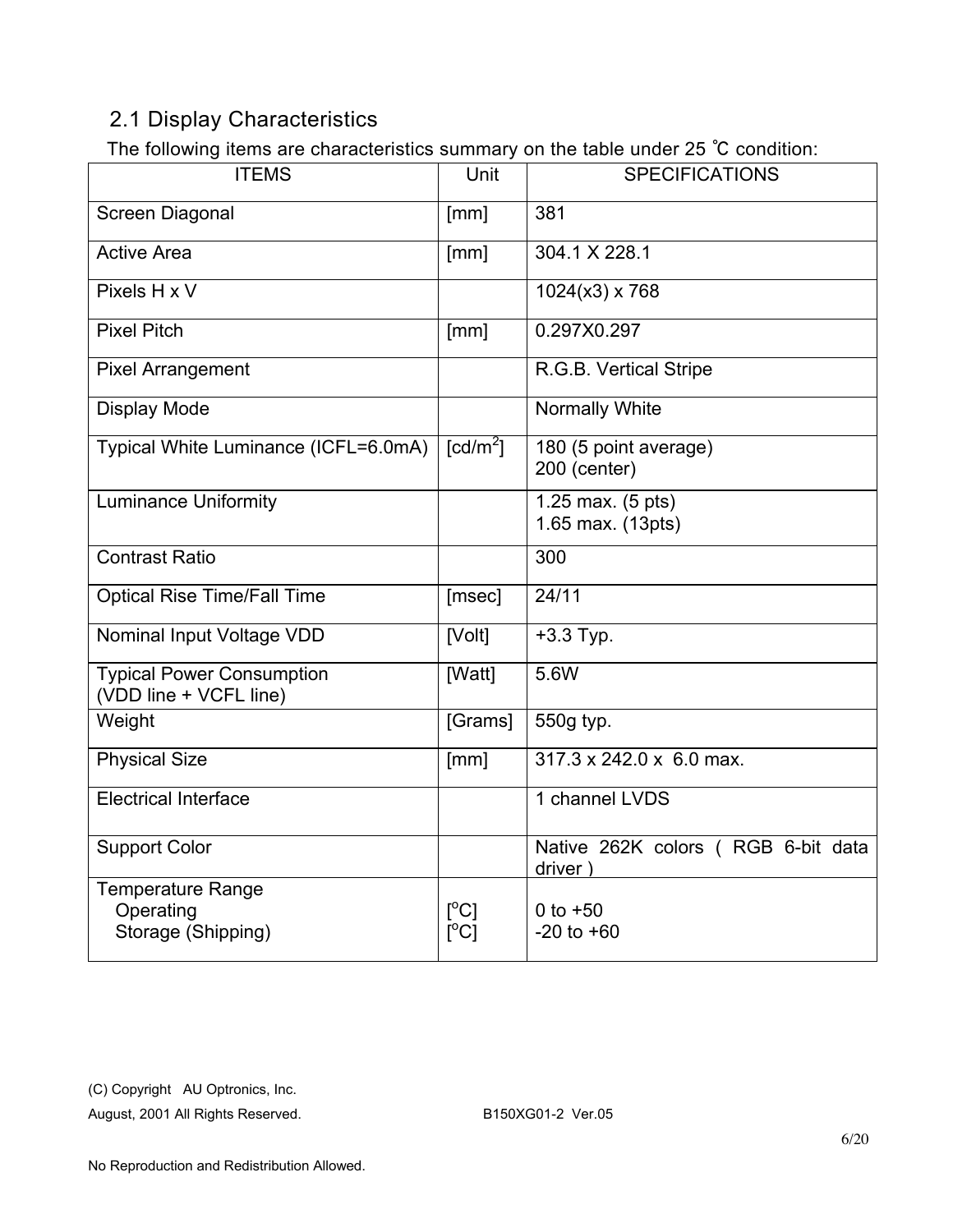### 2.2 Functional Block Diagram

The following diagram shows the functional block of the 15.0 inches Color TFT/LCD Module:

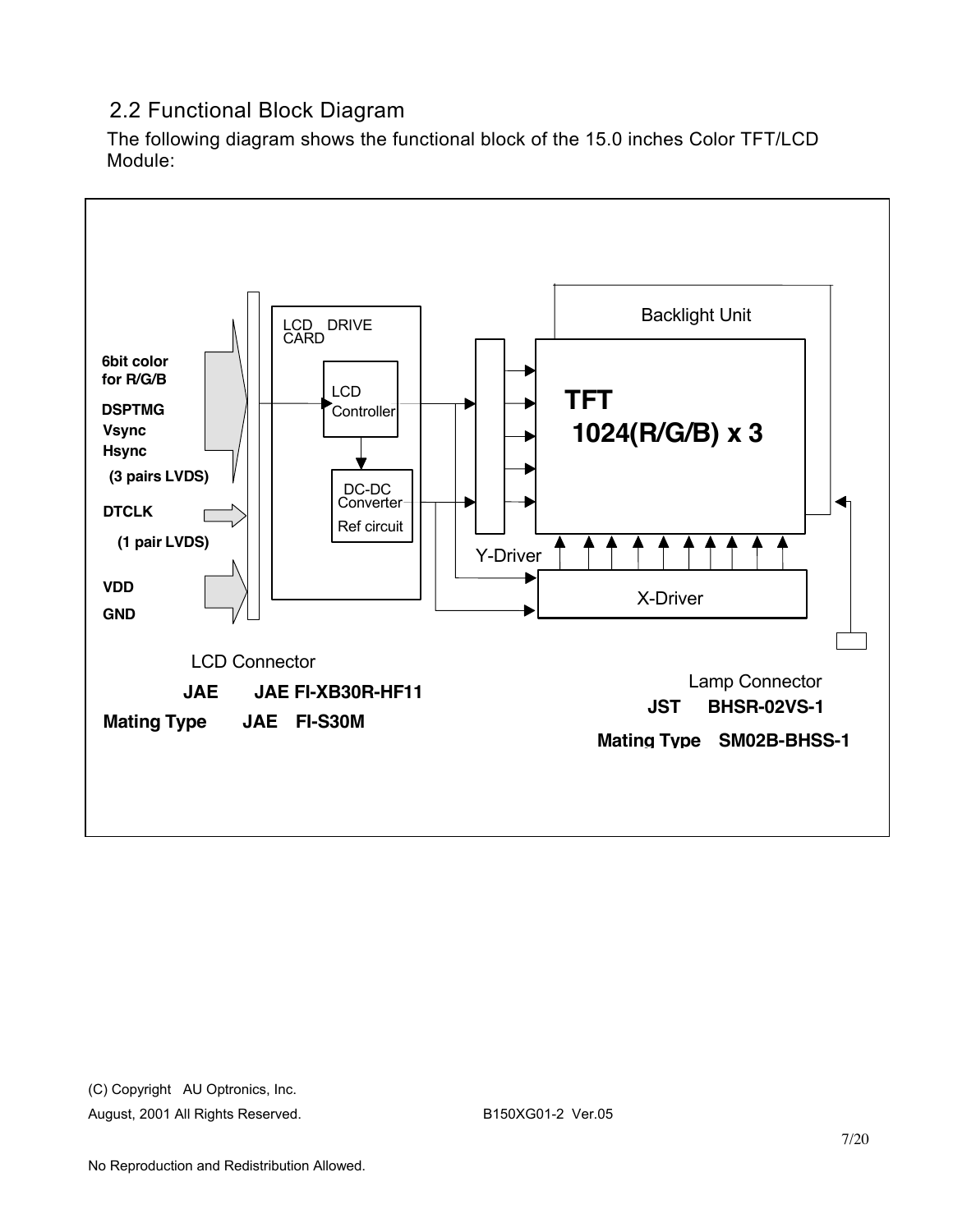# 3.0 Absolute Maximum Ratings

| Item                         | Symbol      | Min            | Max                    | Unit                            | Conditions        |
|------------------------------|-------------|----------------|------------------------|---------------------------------|-------------------|
| Logic/LCD Drive Voltage      | <b>VDD</b>  | $-0.3$         | $+4.0$                 | [Volt]                          |                   |
| Input Voltage of Signal      | Vin         | $-0.3$         | $VDD+0.3$              | [Volt]                          |                   |
| <b>CCFL Current</b>          | <b>ICFL</b> | $\overline{a}$ | $\overline{7}$         | [mA]<br>rms                     |                   |
| <b>CCFL Ignition Voltage</b> | <b>Vs</b>   |                | 1150                   | <b>Vrms</b>                     |                   |
| <b>Operating Temperature</b> | <b>TOP</b>  | $\mathbf 0$    | $+50$                  | $\lceil{^{\circ}C}\rceil$       | Note 1            |
| <b>Operating Humidity</b>    | <b>HOP</b>  | 8              | 95                     | [%RH]                           | Note 1            |
| Storage Temperature          | <b>TST</b>  | $-20$          | $+60$                  | $\Gamma^{\circ}$ C <sub>1</sub> | Note 1            |
| <b>Storage Humidity</b>      | <b>HST</b>  | 5              | 95                     | [%RH]                           | Note 1            |
| Vibration                    |             |                | 1.5 10-500<br>(random) | G Hz                            | 2hr/axis, X, Y, Z |
| <b>Shock</b>                 |             |                | 220, 2                 | G ms                            | Half sine wave    |

Absolute maximum ratings of the module is as following:

Note 1 : Maximum Wet-Bulb should be 39℃ and No condensation.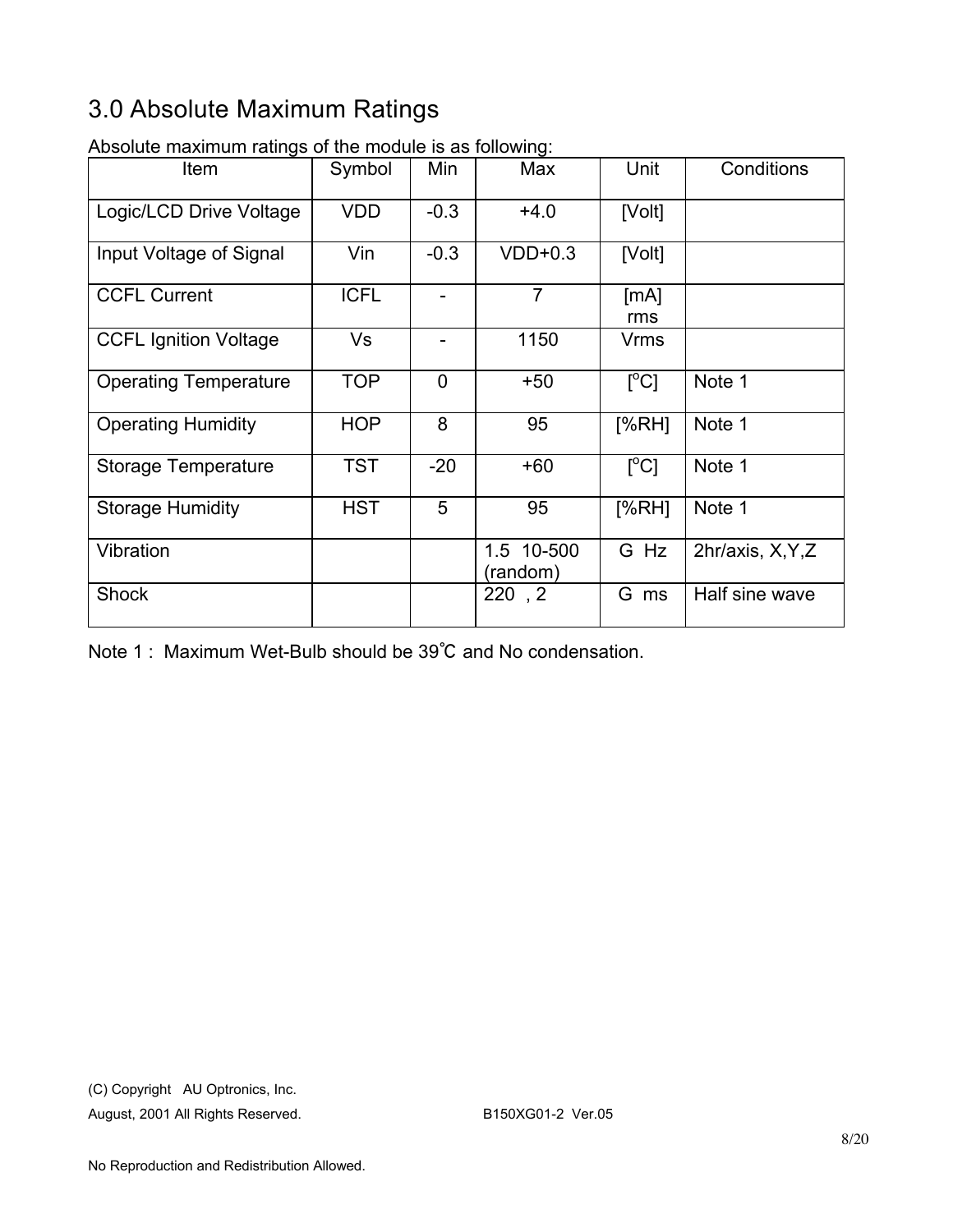# 4.0 Optical Characteristics

The optical characteristics are measured under stable conditions as follows under 25℃ condition:

| Item                                    |                                     |                                | Conditions                | Typ.                                   | <b>Note</b> |
|-----------------------------------------|-------------------------------------|--------------------------------|---------------------------|----------------------------------------|-------------|
| <b>Viewing Angle</b>                    | [degree]<br>[degree]                | Horizontal (Right)<br>$K = 10$ | (Left)                    | 40<br>40                               |             |
| K: Contrast Ratio                       | [degree]<br>[degree]                | Vertical<br>$K = 10$           | (Upper)<br>(Lower)        | 10<br>30                               |             |
| Contrast ratio                          |                                     |                                |                           | 300                                    |             |
| Luminance<br>Uniformity                 |                                     |                                |                           | 1.25 max. (5 pts)<br>1.65 max. (13pts) |             |
| <b>Response Time</b>                    | [msec]                              | Rising                         |                           | 24                                     | $15$ (Max.) |
| (Room Temp.)                            | [msec]                              | Falling                        |                           | 11                                     | $30$ (Max.) |
| Color                                   |                                     | Red                            | $\boldsymbol{\mathsf{X}}$ | $0.576 + 0.03$                         |             |
| Chromaticity                            |                                     | Red                            | y                         | $0.326 + 0.03$                         |             |
| Coordinates (CIE)                       |                                     | Green                          | $\mathsf{x}$              | $0.315 + 0.03$                         |             |
|                                         |                                     | Green                          | У                         | $0.542 + 0.03$                         |             |
|                                         |                                     | <b>Blue</b>                    | X                         | $0.149 + 0.03$                         |             |
|                                         |                                     | <b>Blue</b>                    | у                         | $0.135 + 0.03$                         |             |
|                                         |                                     | White                          | $\boldsymbol{\mathsf{X}}$ | $0.313 + 0.03$                         |             |
|                                         |                                     | White                          | у                         | $0.329 + 0.03$                         |             |
| <b>White Luminance</b><br>(CCFL 6.0 mA) | $\lceil$ cd/m <sup>2</sup> $\rceil$ |                                |                           | 180 (5 points average)<br>200 (center) |             |

(C) Copyright AU Optronics, Inc.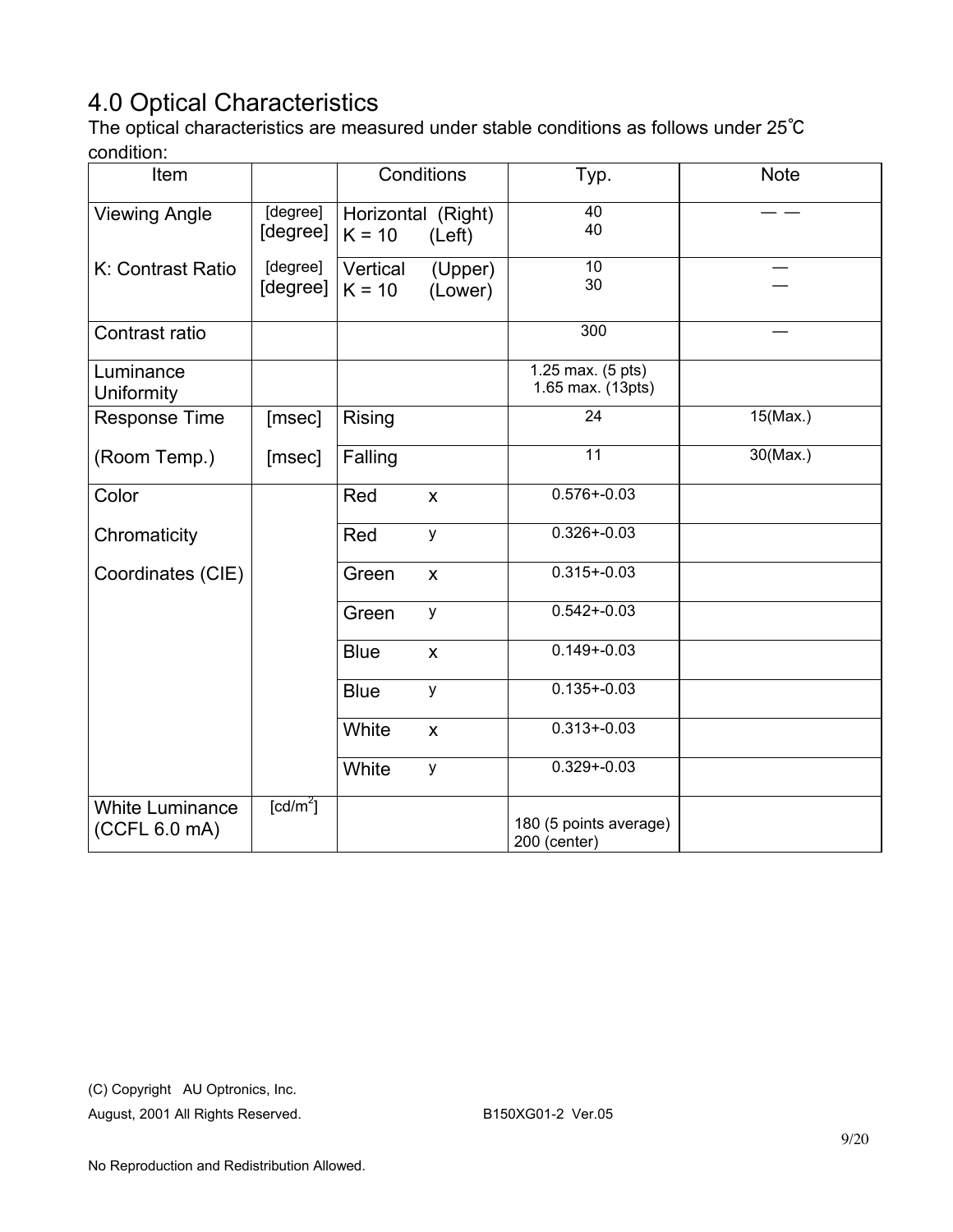# 5.0 Signal Interface

### 5.1 Connectors

Physical interface is described as for the connector on module.

These connectors are capable of accommodating the following signals and will be following components.

| <b>Connector Name / Designation</b> | For Signal Connector         |
|-------------------------------------|------------------------------|
| Manufacturer                        | JAE or compatible            |
| Type / Part Number                  | FI-XB30SR-HF11 or compatible |
| <b>Mating Housing/Part Number</b>   | FI-X30M, FI-X30C or FI-X30H  |
| <b>Mating Contact/Part Number</b>   | <b>FI-C3-A1</b>              |

| Connector Name / Designation | For Lamp Connector |
|------------------------------|--------------------|
| Manufacturer                 | <b>JST</b>         |
| Type / Part Number           | <b>BHSR-02VS-1</b> |
| Mating Type / Part Number    | SM02B-BHSS-1-TB    |

### 5.2 Signal Pin

| ັ<br>Pin# | <b>Signal Name</b> | Pin#           | <b>Signal Name</b> |
|-----------|--------------------|----------------|--------------------|
|           | <b>GND</b>         | $\overline{2}$ | <b>VDD</b>         |
| 3         | <b>VDD</b>         | 4              | <b>VEDID</b>       |
| 5         | <b>NC</b>          | 6              | <b>CLKEDID</b>     |
| 7         | <b>DATAEDID</b>    | 8              | RxIN0-             |
| 9         | RxIN0+             | 10             | <b>GND</b>         |
| 11        | RxIN1-             | 12             | RxIN1+             |
| 13        | <b>GND</b>         | 14             | RxIN2-             |
| 15        | RxIN2+             | 16             | <b>GND</b>         |
| 17        | <b>RxCLKIN-</b>    | 18             | RxCLKIN+           |
| 19        | <b>GND</b>         | 20             | <b>GND</b>         |
| 21        | <b>NC</b>          | 22             | <b>NC</b>          |
| 23        | <b>NC</b>          | 24             | <b>NC</b>          |
| 25        | <b>NC</b>          | 26             | <b>NC</b>          |
| 27        | <b>NC</b>          | 28             | <b>NC</b>          |
| 29        | <b>NC</b>          | 30             | <b>NC</b>          |

(C) Copyright AU Optronics, Inc.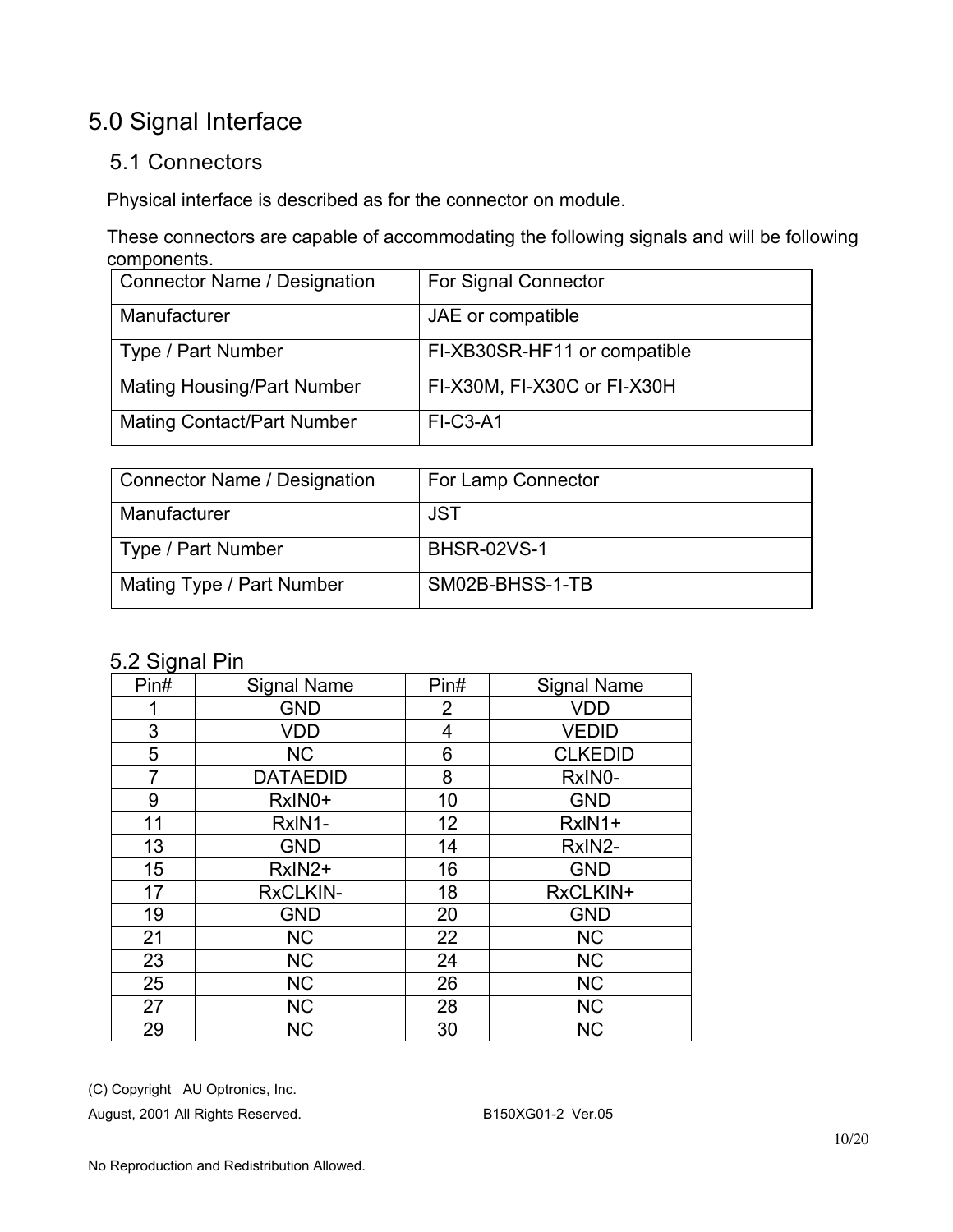#### 5.3 Signal Description

The module using a LVDS receiver. LVDS is a differential signal technology for LCD interface and high speed data transfer device. Transmitter shall be SN75LVDS84 (negative edge sampling) or compatible.

| <b>Signal Name</b>  | <b>Description</b>                                               |
|---------------------|------------------------------------------------------------------|
| RxINO-, RxINO+      | LVDS differential data input (Red0-Red5, Green0)                 |
| RxIN1-, RxIN1+      | LVDS differential data input (Green1-Green5, Blue0-Blue1)        |
| RxIN2-, RxIN2+      | LVDS differential data input (Blue2-Blue5, Hsync, Vsync, DSPTMG) |
| RxCLKIN-, RxCLKIN0+ | LVDS differential clock input                                    |
| <b>VDD</b>          | +3.3V Power Supply                                               |
| <b>GND</b>          | Ground                                                           |

Note: Input signals shall be low or Hi-Z state when VDD is off. Internal circuit of LVDS inputs are as following.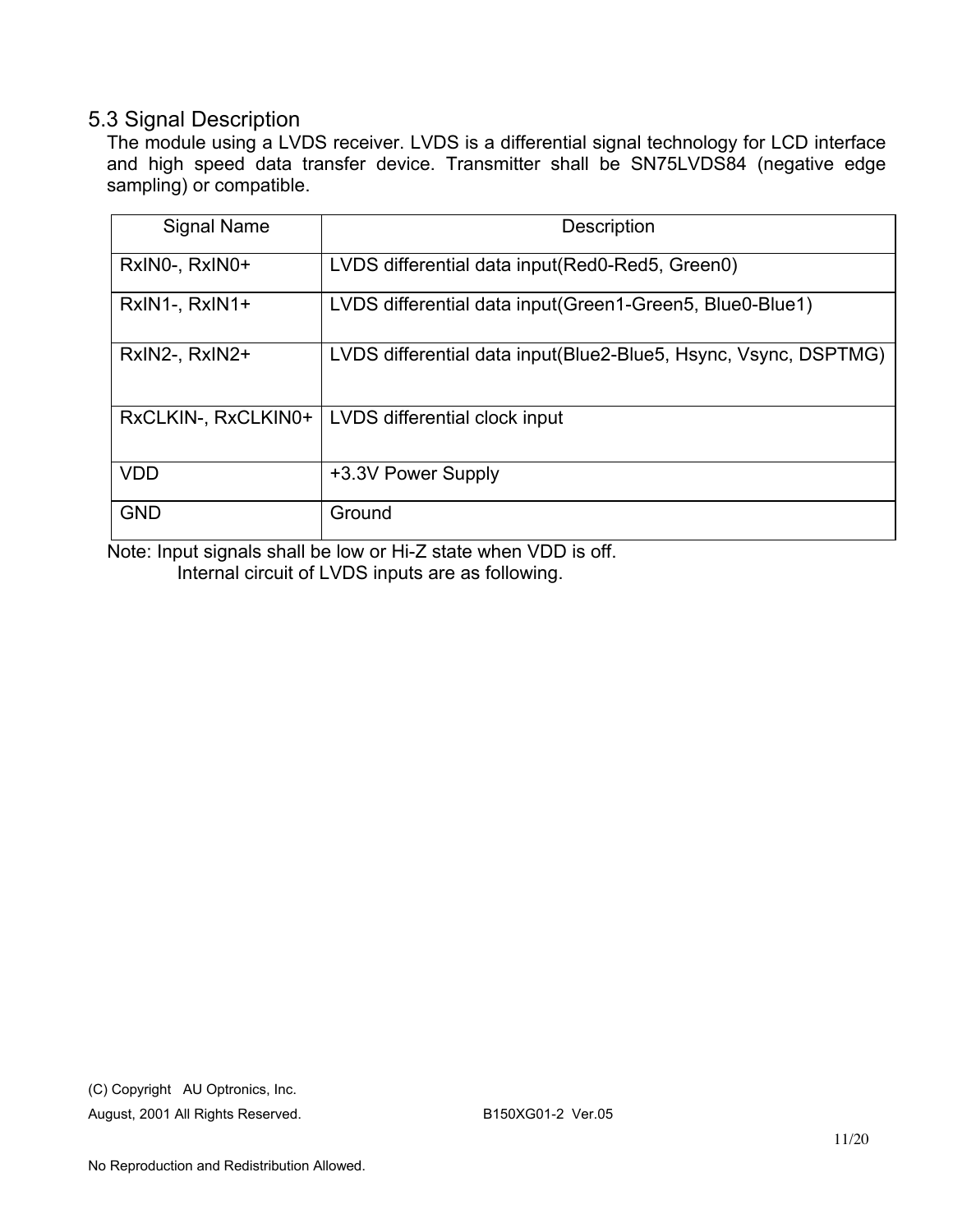

The module uses a 100ohm resistor between positive and negative data lines of each receiver input

| <b>Signal Name</b> | <b>Description</b> |                                              |
|--------------------|--------------------|----------------------------------------------|
| RED <sub>5</sub>   | Red Data 5 (MSB)   | Red-pixel Data                               |
| RED <sub>4</sub>   | Red Data 4         | Each red pixel's brightness data consists of |
| RED <sub>3</sub>   | Red Data 3         | these 6 bits pixel data.                     |
| RED <sub>2</sub>   | Red Data 2         |                                              |
| RED <sub>1</sub>   | Red Data 1         |                                              |
| RED <sub>0</sub>   | Red Data 0 (LSB)   |                                              |
|                    |                    |                                              |
|                    | Red-pixel Data     |                                              |

(C) Copyright AU Optronics, Inc.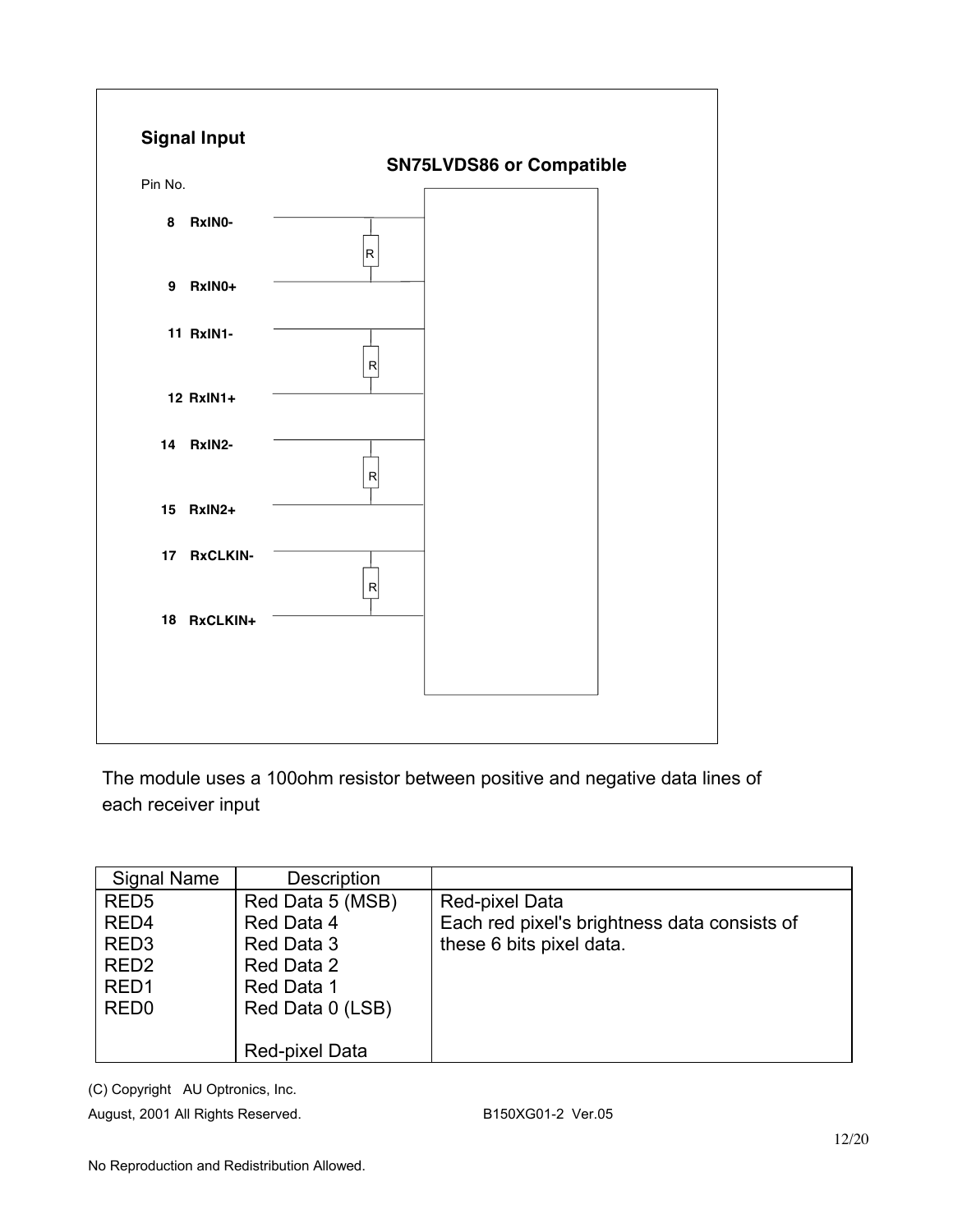| <b>GREEN 5</b><br><b>GREEN 4</b><br><b>GREEN 3</b><br><b>GREEN 2</b><br><b>GREEN1</b><br><b>GREEN 0</b> | Green Data 5 (MSB)<br>Green Data 4<br>Green Data 3<br>Green Data 2<br>Green Data 1<br>Green Data 0 (LSB)  | Green-pixel Data<br>Each green pixel's brightness data consists of<br>these 6 bits pixel data.                                               |
|---------------------------------------------------------------------------------------------------------|-----------------------------------------------------------------------------------------------------------|----------------------------------------------------------------------------------------------------------------------------------------------|
|                                                                                                         | Green-pixel Data                                                                                          |                                                                                                                                              |
| <b>BLUE 5</b><br><b>BLUE 4</b><br><b>BLUE 3</b><br><b>BLUE 2</b><br><b>BLUE 1</b><br>BLUE 0             | Blue Data 5 (MSB)<br>Blue Data 4<br>Blue Data 3<br>Blue Data 2<br><b>Blue Data 1</b><br>Blue Data 0 (LSB) | <b>Blue-pixel Data</b><br>Each blue pixel's brightness data consists of<br>these 6 bits pixel data.                                          |
| <b>DTCLK</b>                                                                                            | <b>Blue-pixel Data</b><br>Data Clock                                                                      | The typical frequency is 54.0 MHZ The signal                                                                                                 |
|                                                                                                         |                                                                                                           | is used to strobe the pixel data and DSPTMG<br>signals. All pixel data shall be valid at the falling<br>edge when the DSPTMG signal is high. |
| <b>DSPTMG</b>                                                                                           | Display Timing                                                                                            | This signal is strobed at the falling edge of<br>-DTCLK. When the signal is high, the pixel data<br>shall be valid to be displayed.          |
| <b>VSYNC</b>                                                                                            | <b>Vertical Sync</b>                                                                                      | The signal is synchronized to -DTCLK.                                                                                                        |
| <b>HSYNC</b>                                                                                            | <b>Horizontal Sync</b>                                                                                    | The signal is synchronized to -DTCLK.                                                                                                        |

Note: Output signals from any system shall be low or Hi-Z state when VDD is off.

### 5.4 Signal Electrical Characteristics

Input signals shall be low or Hi-Z state when VDD is off.

It is recommended to refer the specifications of SN75LVDS86DGG(Texas Instruments) in detail.

Signal electrical characteristics are as follows;

| Parameter | Condition                                     | Min    | Max | Unit |
|-----------|-----------------------------------------------|--------|-----|------|
| Vth       | Differential Input High<br>Voltage(Vcm=+1.2V) |        | 100 | [mV] |
| Vtl       | Differential Input Low<br>Voltage(Vcm=+1.2V)  | $-100$ |     | [mV] |

LVDS Macro AC characteristics are as follows:

(C) Copyright AU Optronics, Inc.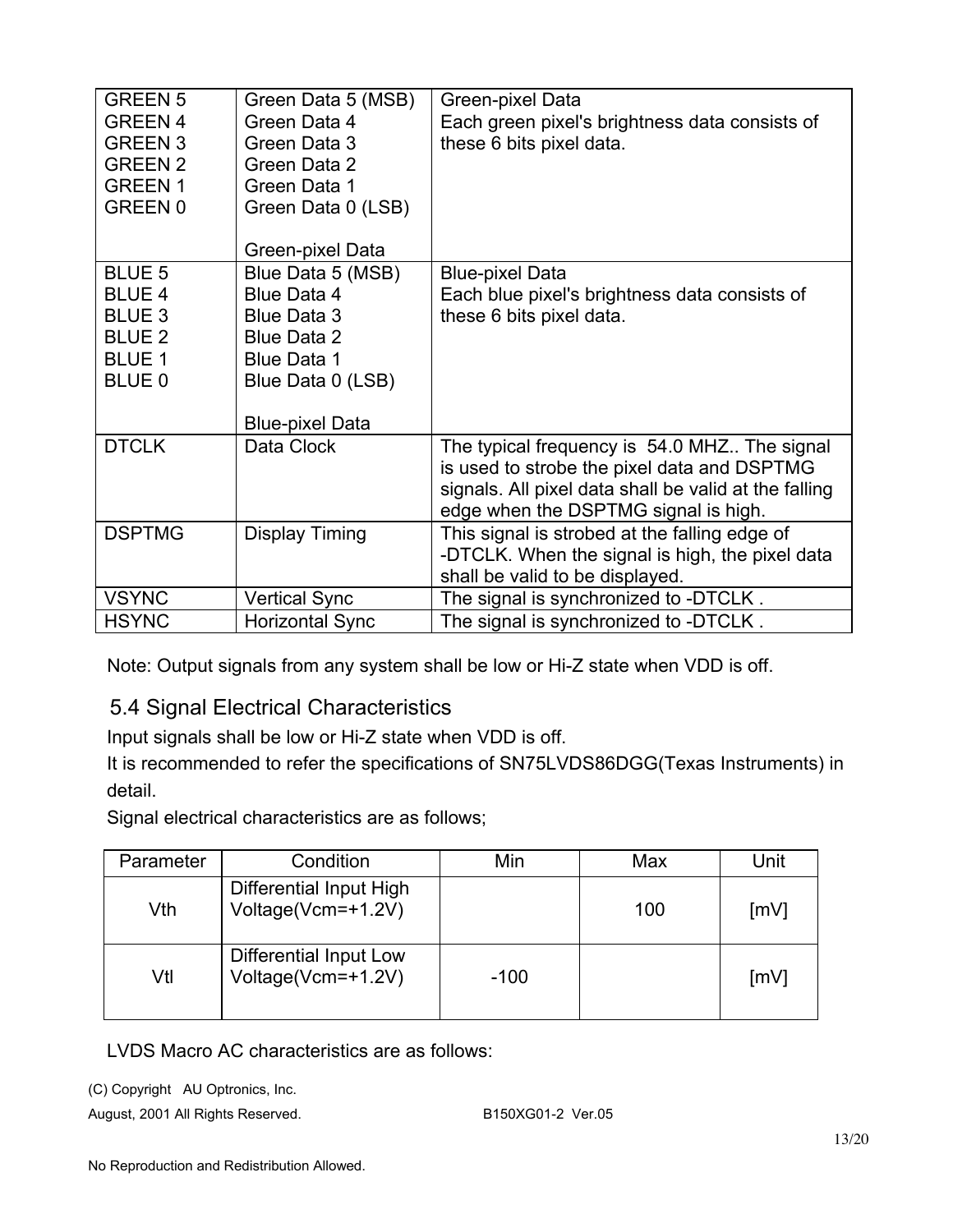|                       | Min.  | Max.  |
|-----------------------|-------|-------|
| Clock Frequency (T)   | 50MHZ | 68MHZ |
| Data Setup Time (Tsu) | 600ps |       |
| Data Hold Time (Thd)  | 600ps |       |



## 5.5 Signal for Lamp connector

| Pin# | Signal Name       |
|------|-------------------|
|      | Lamp High Voltage |
|      | Lamp Low Voltage  |

## 6.0 Pixel Format Image

Following figure shows the relationship of the input signals and LCD pixel format.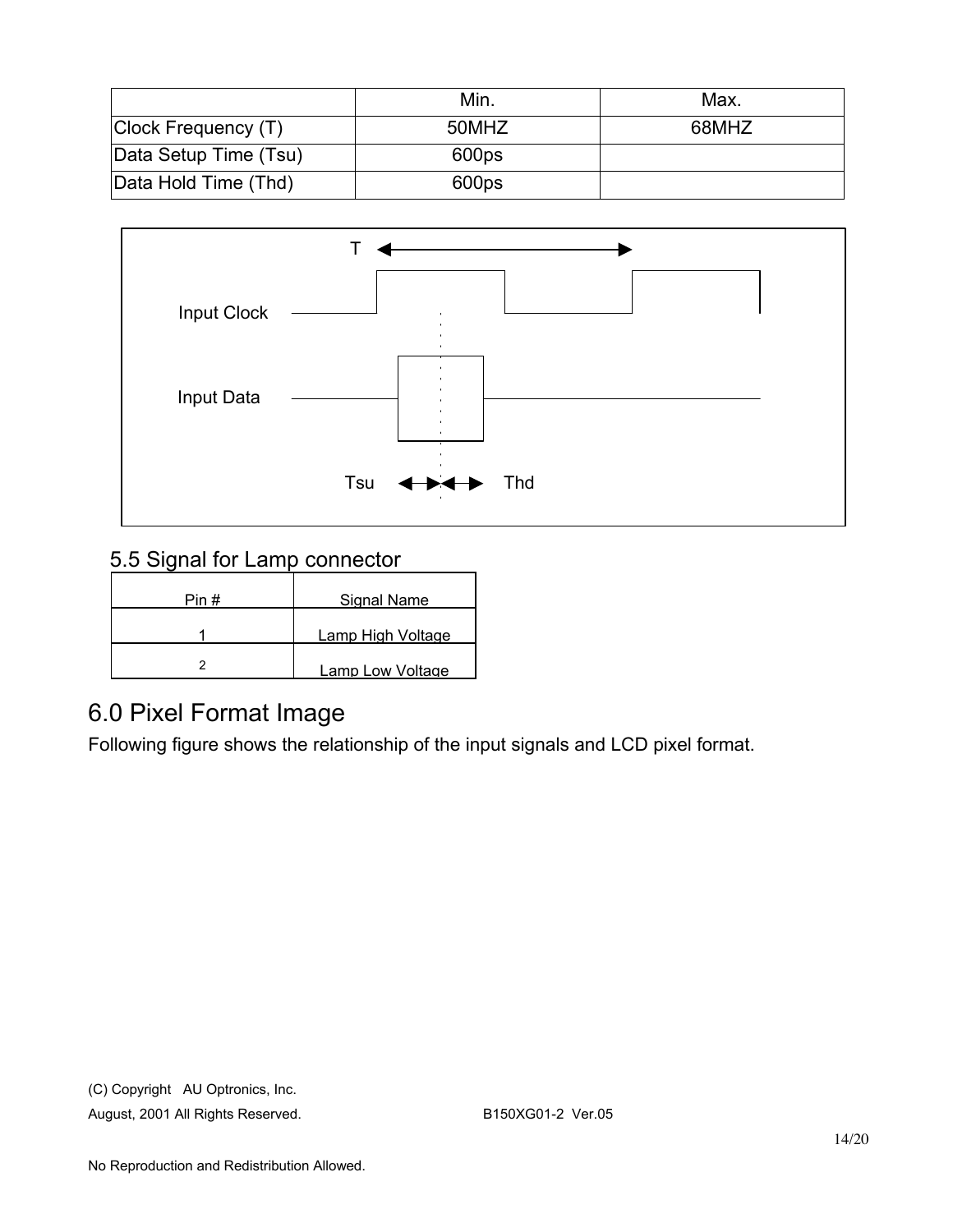|            |   | U              |     |         | 1                                   |              |  |  |  |  |  |   |     | 1022 1023     |             |
|------------|---|----------------|-----|---------|-------------------------------------|--------------|--|--|--|--|--|---|-----|---------------|-------------|
| 1st Line   | R |                |     | G B R G |                                     | B            |  |  |  |  |  | R |     | $G$ B R $G$ B |             |
|            |   |                |     |         | $\bullet$                           |              |  |  |  |  |  |   |     |               |             |
|            |   | ٠              |     |         | $\bullet$                           |              |  |  |  |  |  |   |     |               |             |
|            |   |                |     |         | $\bullet$<br>$\bullet$<br>$\bullet$ |              |  |  |  |  |  |   |     |               |             |
|            |   |                |     |         | $\bullet$<br>$\bullet$              |              |  |  |  |  |  |   |     |               |             |
|            |   |                |     |         |                                     |              |  |  |  |  |  |   |     |               |             |
|            |   | $\blacksquare$ |     |         | $\bullet$                           |              |  |  |  |  |  |   |     |               |             |
| 768th Line | R |                | G B |         | R G                                 | $\mathsf{B}$ |  |  |  |  |  | R | G B | R G           | $\mathsf B$ |

# 7.0 Parameter guide line for CFL Inverter

| Parameter                                  | Min | $DP-1$ | Max   | Units                | Condition                     |
|--------------------------------------------|-----|--------|-------|----------------------|-------------------------------|
| <b>White Luminance</b><br>5 points average |     | 180    |       | [cd/m <sup>2</sup> ] | $(Ta=25^{\circ}C)$            |
| CCFL current(ICFL)                         | 3.0 | 6.0    | 7.0   | [mA]<br>rms          | $(Ta=25^{\circ}C)$<br>Note 2  |
| <b>CCFL Frequency(FCFL)</b>                | 40  | 50     | 60    | [KHz]                | $(Ta=25^{\circ}C)$<br>Note 3  |
| <b>CCFL Ignition Voltage(Vs)</b>           |     |        | 1,150 | [Volt]<br>rms        | $(Ta = 0^{\circ}C)$<br>Note 4 |
| <b>CCFL Voltage (Reference)</b><br>(VCFL)  |     | 700    |       | [Volt]<br>rms        | $(Ta=25^{\circ}C)$<br>Note 5  |
| <b>CCFL Power consumption</b><br>(PCFL)    |     | 4.2    |       | [Watt]               | $(Ta=25^{\circ}C)$<br>Note 5  |

Note 1: DP-1 are AUO recommended Design Points.

\*1 All of characteristics listed are measured under the condition using the AUO Test inverter. \*2 In case of using an inverter other than listed, it is recommended to check the inverter carefully. Sometimes, interfering noise stripes appear on the screen, and substandard luminance or flicker at low power may happen.

(C) Copyright AU Optronics, Inc.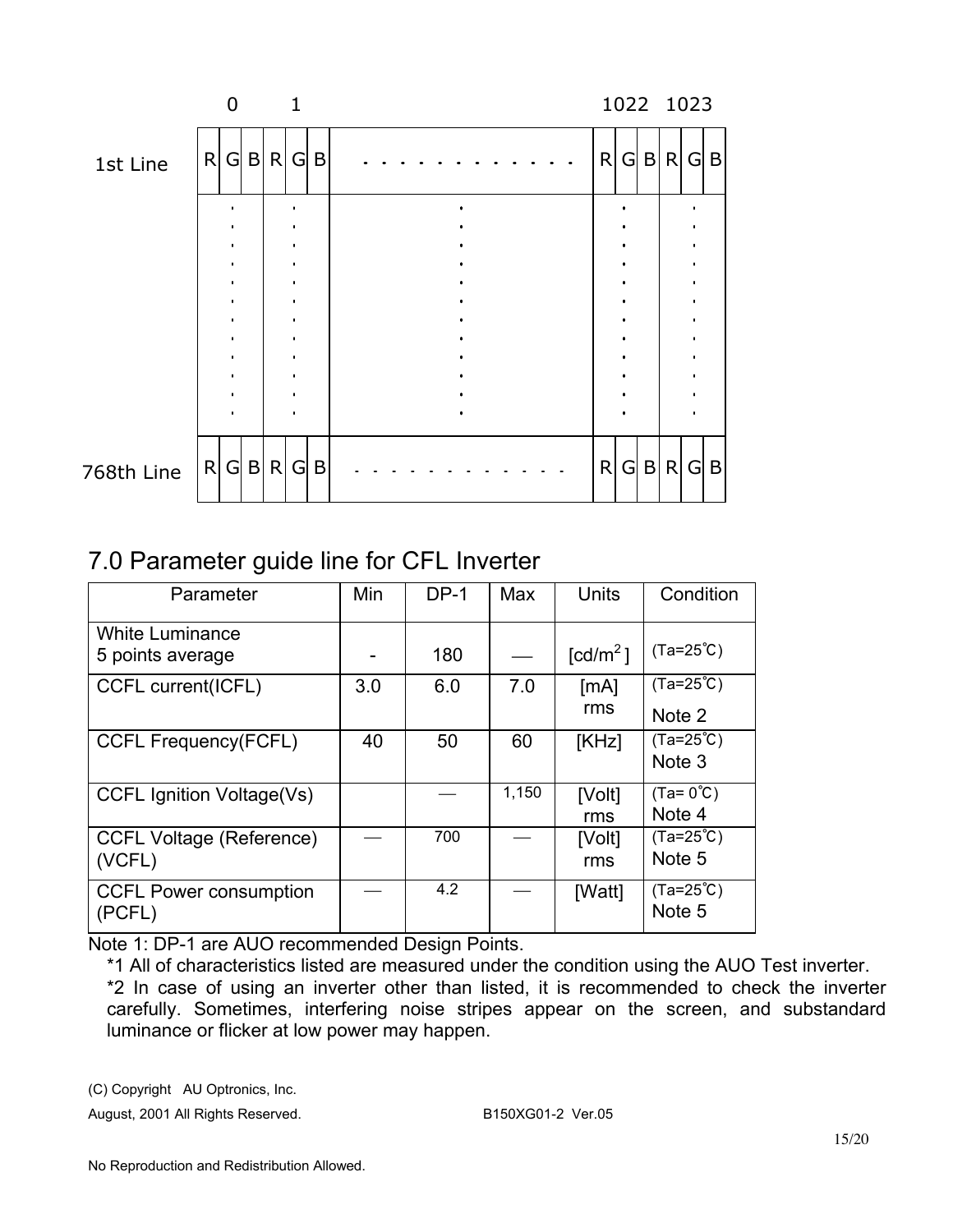\*3 In designing an inverter, it is suggested to check safety circuit ver carefully. Impedance of CFL, for instance, becomes more than 1 [M ohm] when CFL is damaged.

\*4 Generally, CFL has some amount of delay time after applying kick-off voltage. It is recommended to keep on applying kick-off voltage for 1 [Sec] until discharge.

\*5 CFL discharge frequency must be carefully chosen so as not to produce interfering noise stripes on the screen.

\*6 Reducing CFL current increases CFL discharge voltage and generally increases CFL discharge frequency. So all the parameters of an inverter should be carefully designed so as not to produce too much leakage current from high-voltage output of the inverter.

Note 2: It should be emplyed the inverter which has "Duty Dimming", if ICFL is less than 4mA. Note 3: CFL discharge frequency should

be carefully determined to avoid interference between inverter and TFT LCD.

Note 4: CFL inverter should be able to give out a power that has a generating capacity of over 1,400 voltage. Lamp units need 1,400 voltage minimum for ignition.

Note 5: Calculator value for reference (ICFL×VCFL=PCFL)

## 8.0 Interface Timings

Basically, interface timings should match the VESA 1024x768 /60Hz (VG901101) manufacturing guide line timing.

| Symbol     | <b>Description</b>     | Min            | <b>Typ</b> | Max  | Unit   |
|------------|------------------------|----------------|------------|------|--------|
| fdck       | <b>DTCLK Frequency</b> | 50             | 65.00      | 68   | [MHz]  |
| tck        | DTCLK cycle time       |                | 15.38      |      | [nsec] |
| tx         | X total time           | 1206           | 1344       | 1648 | [tck]  |
| tacx       | X active time          |                | 1024       |      | [tck]  |
| tbkx       | X blank time           | 90             | 320        |      | [tck]  |
| Hsync      | H frequency            |                | 48.363     |      | [KHz]  |
| <b>Hsw</b> | H-Sync width           | $\overline{2}$ | 136        |      | [tck]  |
| Hbp        | H back porch           | 4              | 160        |      | [tck]  |
| Hfp        | H front porch          | 8              | 24         |      | [tck]  |
| ty         | Y total time           | 771            | 806        | 895  | [tx]   |
| tacy       | Y active time          |                | 768        |      | [tx]   |
| Vsync      | Frame rate             | (55)           | 60         | 61   | [Hz]   |
| Vw         | V-sync Width           | 2              | 6          |      | [tx]   |
| Vfp        | V-sync front porch     |                | 3          |      | [tx]   |
| Vbp        | V-sync back porch      | 7              | 29         | 63   | [tx]   |

### 8.1 Timing Characteristics

**Note:** Hsw(H-sync width) + Hbp(H-sync back porch) should be less than 515 tck.

### 8.2 Timing Definition

(C) Copyright AU Optronics, Inc.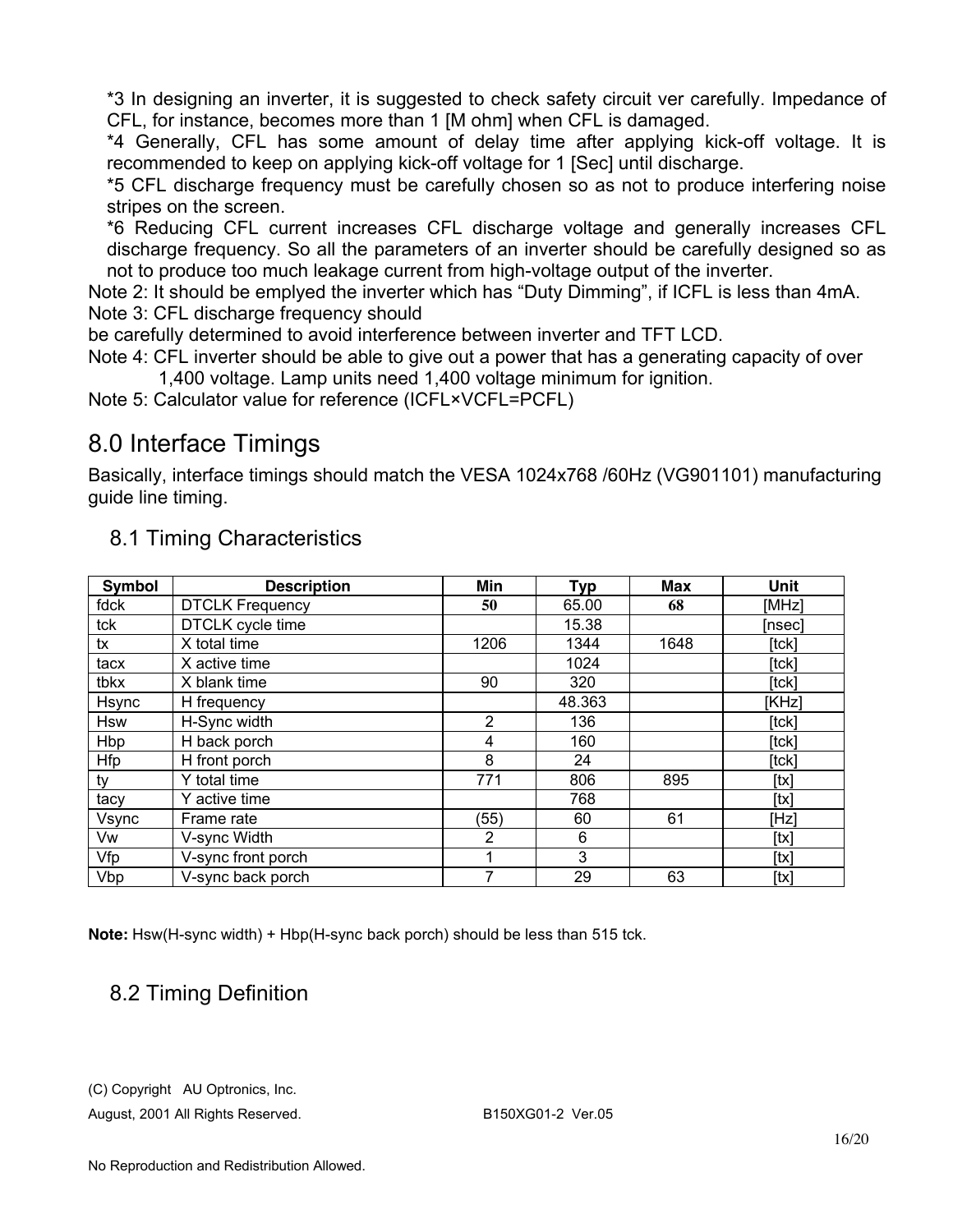

## 9.0 Power Consumption

Input power specifications are as follows;

| Symble         | Parameter              | Min | Typ  | Max  | <b>Units</b> | Condition             |
|----------------|------------------------|-----|------|------|--------------|-----------------------|
| <b>VDD</b>     | Logic/LCD Drive        | 3.0 | 3.3  | 3.6  | [Volt]       | Load Capacitance 20uF |
|                | Voltage                |     |      |      |              |                       |
| <b>PDD</b>     | <b>VDD Power</b>       |     | 1.26 |      | [Watt]       | All Black Pattern     |
| PDD Max        | <b>VDD Power max</b>   |     |      | 1.91 | [Watt]       | Max Pattern Note      |
| <b>IDD</b>     | <b>IDD Current</b>     |     | 380  |      | mA           | All Black Pattern     |
| <b>IDD Max</b> | <b>IDD Current max</b> |     |      | 580  | mA           | Max Pattern Note      |
| <b>VDDrp</b>   | Allowable              |     |      | 100  | [mV]         |                       |
|                | Logic/LCD Drive        |     |      |      | $p-p$        |                       |
|                | <b>Ripple Voltage</b>  |     |      |      |              |                       |
| <b>VDDns</b>   | Allowable              |     |      | 100  | [mV]         |                       |
|                | Logic/LCD Drive        |     |      |      | $p-p$        |                       |
|                | <b>Ripple Noise</b>    |     |      |      |              |                       |

Note : VDD=3.3V

## 10. Power ON/OFF Sequence

(C) Copyright AU Optronics, Inc.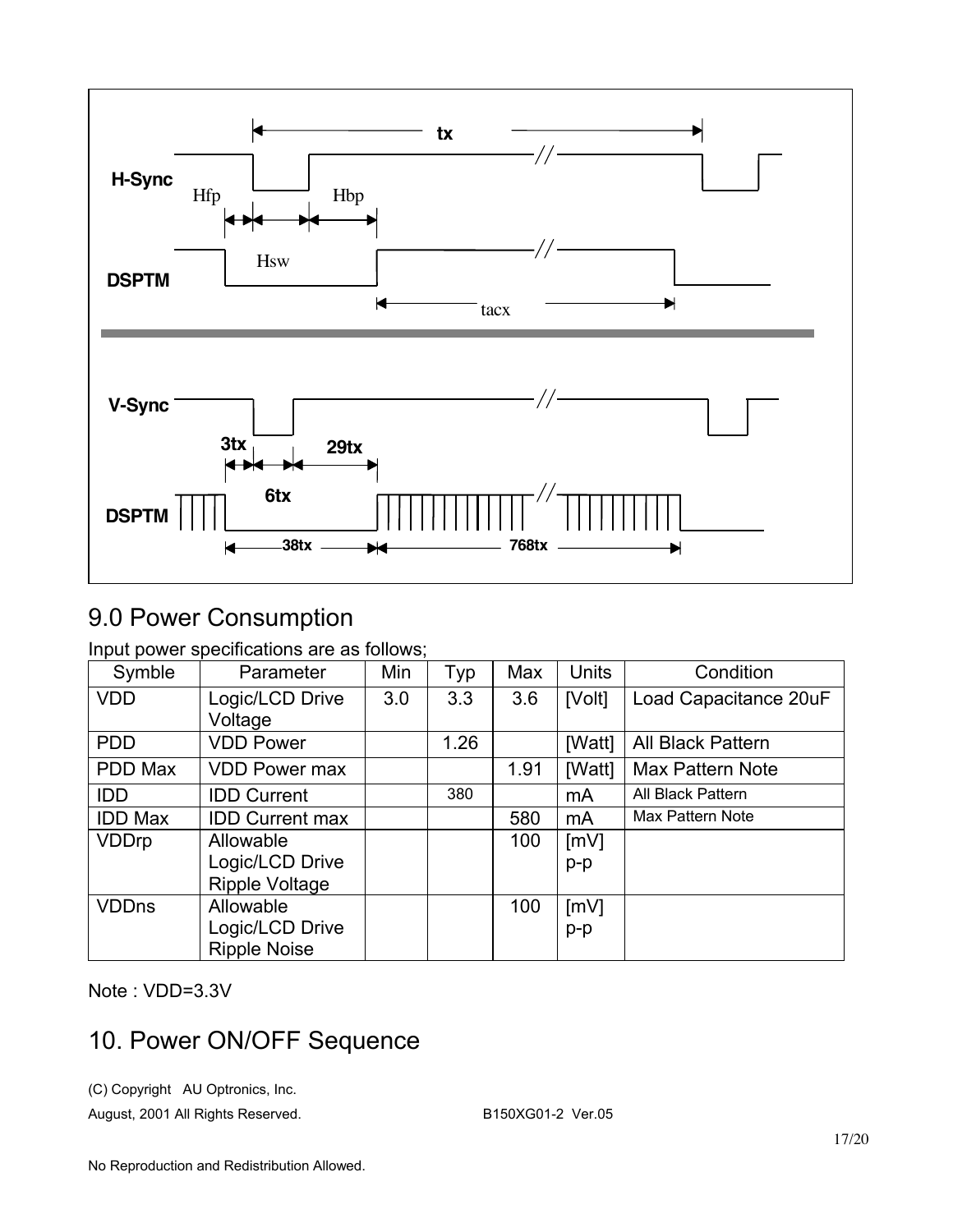

VDD power and lamp on/off sequence is as follows. Interface signals are also shown in the chart. Signals from any system shall be Hi-Z state or low level when VDD is off.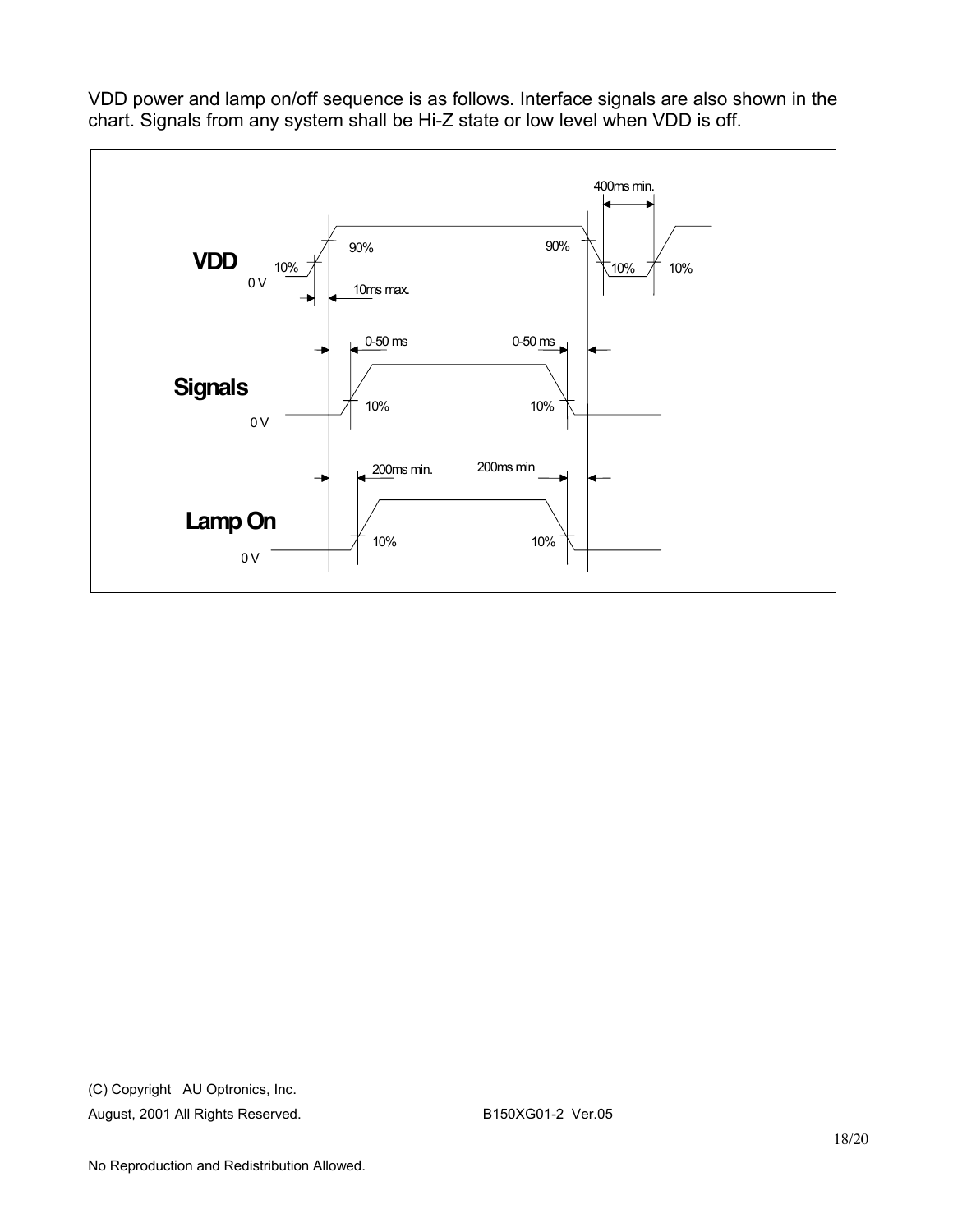# 11. Mechanical Characteristics